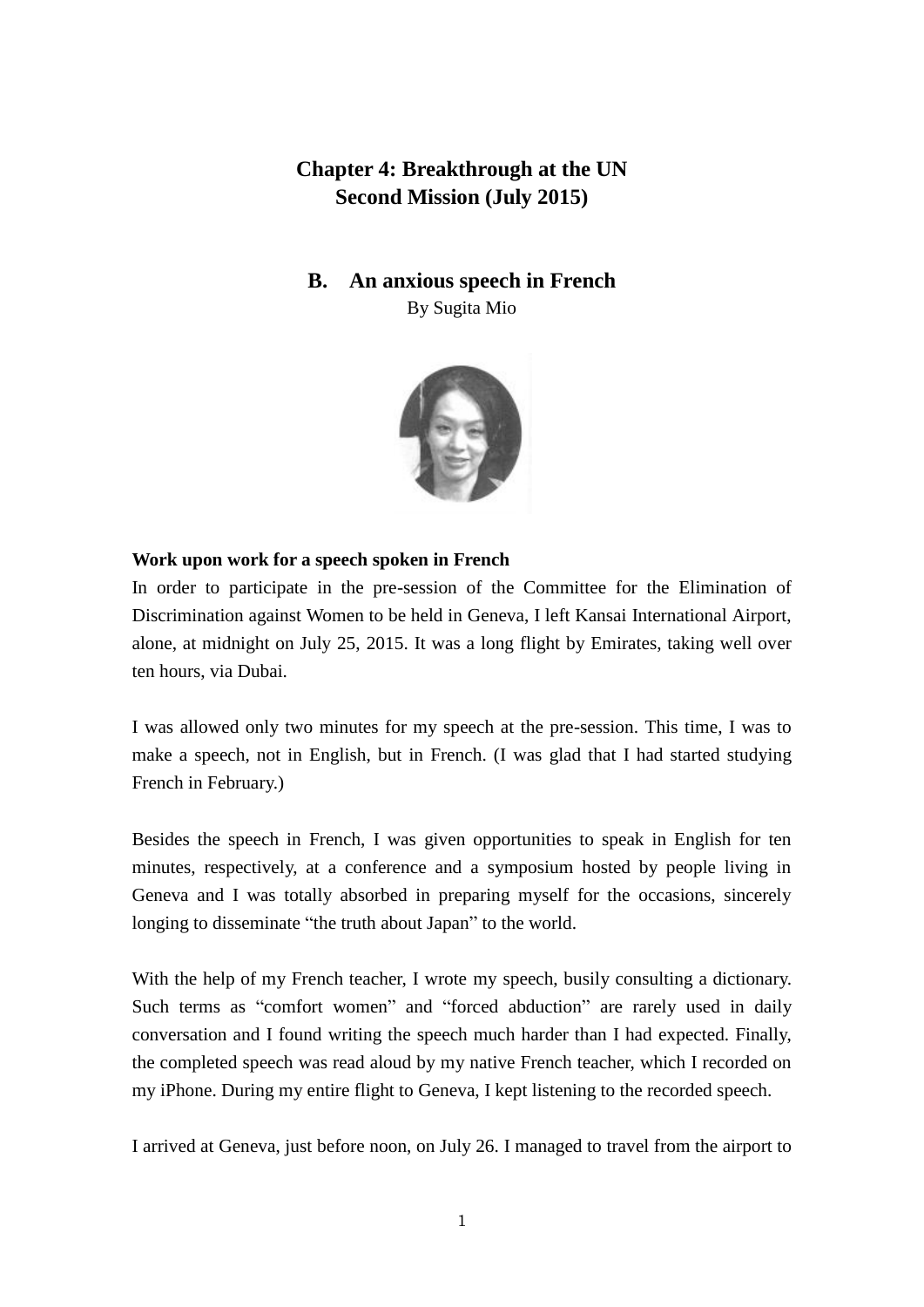the hotel on my own and checked in. At three in the afternoon, I was to meet a local Japanese lady named Arimura Sakura, who would take care of me during my stay. Ms. Arimura lives in the city and she is very talented and fluent both in French and English. She looked through the speech I had prepared and said, "I think it would be good if we change some parts so that people living here will understand what you really mean." So, we tried to rewrite the speech from scratch.

After we finished writing the speech, we had it printed and made twenty copies of it to be distributed to the Committee members. The hotel people were very nice and helpful as to do all this work for us free of charge.

With the final speech ready, I had to now practice pronunciation. Although my strenuous practice listening to the recording on the iPhone during the flight turned out to be useless, I did my best to practice the new speech with Ms. Arimura's help.

We started our meeting at three in the afternoon and it was already nine in the evening when we finished my speech practice. I thanked Ms. Arimura from the bottom of my heart for her dedication and we parted. I realized then that I had not eaten since I arrived at Geneva. But I was not hungry at all. Instead of an appetite for food, a keen sleepiness caught up with me and I fell asleep, with my iPhone in my hand. Ms. Arimura had recorded the speech in French on my iPhone for me.

It was three in the morning when I woke up. Although I felt jet-lagged, I resumed speech practice with as much concentration as I could muster.

I was to meet the other members of the mission at seven in the morning. The meeting place was another hotel about ten minutes' walk from mine. I really felt relieved to see Mr. Okano, vice-president of the Japanese Society for History Textbook Reform, and Ms. Yamamoto, president of Japanese Women for Justice and Peace.

Then, all of us went to UN European headquarters. It was about ten minutes' ride on the tram, without transferring, to the UN. All I did during my stay in the beautiful City of Geneva was to take a trip between the UN and my hotel aboard Tram #15. I had no time at all for sightseeing.

### **My speech in French**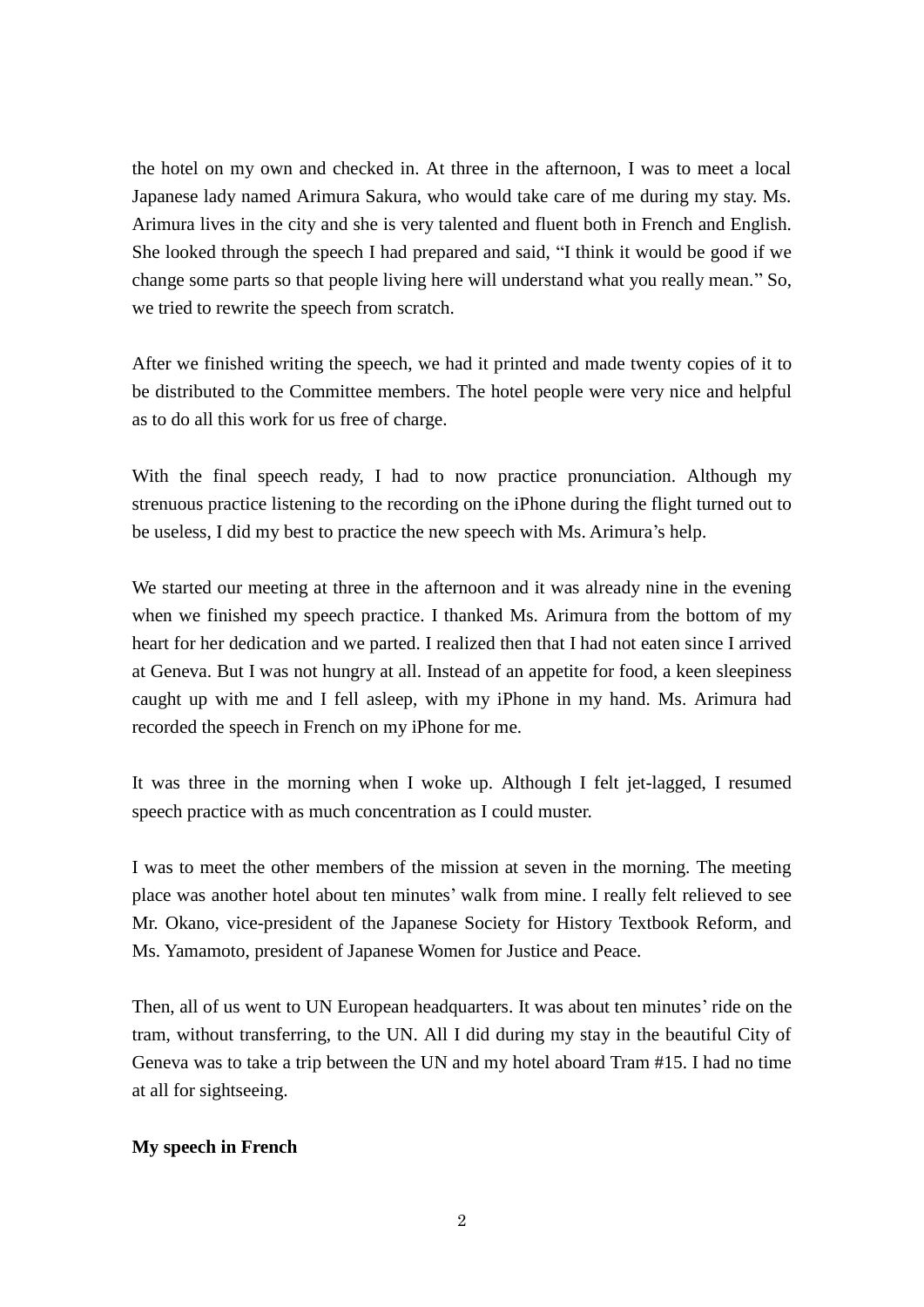Speeches at the pre-session were to start at 11:30 on the first day of the session. It took us some time to follow the necessary procedure for entering the UN building. (Europeans or Americans at the reception desk do their business in their own way, quite indifferent to whether there is a long line of people waiting at the entrance.) Having lingered at the entrance, we had less time left to prepare for the speech. Besides attending the pre-session, we organized a PR event called "*Japanology*," using a borrowed conference room within the UN building to present Japanese culture to foreigners. We hardly finished setting up the *Japanology* exhibit when the time came for the pre-session of the Committee for the Elimination of Discrimination against Women. So, all of us hurried to the conference hall designated for the session.

At the pre-session, no photographing or filming was permitted and the news media were not allowed to enter either.

Hours starting at 11:30 were designated for the session focusing on Japan and there were seven members of the Committee at the session. To be impartial, no Japanese was included among the seven Committee members. The participating NGOs were all Japanese. They were from the Japan Federation of Bar Associations and Japan's Treaty for the Elimination of Discrimination against Women. All of them, except us, seemed to be regulars at the session and they had longer time allotted for their speech, five to six minutes for each NGO. As I mentioned earlier, Ms. Yamamoto of Japanese Women for Justice and Peace and I each had only two minutes to speak. I was told that a request had been made, beforehand, to treat all the participating NGOs equally, but the request had been turned down. We couldn't change our circumstance since we were newcomers without a significant record.

Since I had only two minutes, I focused on explaining that "there was no forced abduction of comfort women." To my great relief, I somehow made myself understood in French.

The speech I gave in French was as follows:

*My name is Sugita Mio. I was formerly a representative of Japan's Diet. Today, I would like to share with you what I think is the core of the Comfort Women issue.*

*The point of contention about the Comfort Women issue is whether the Japanese*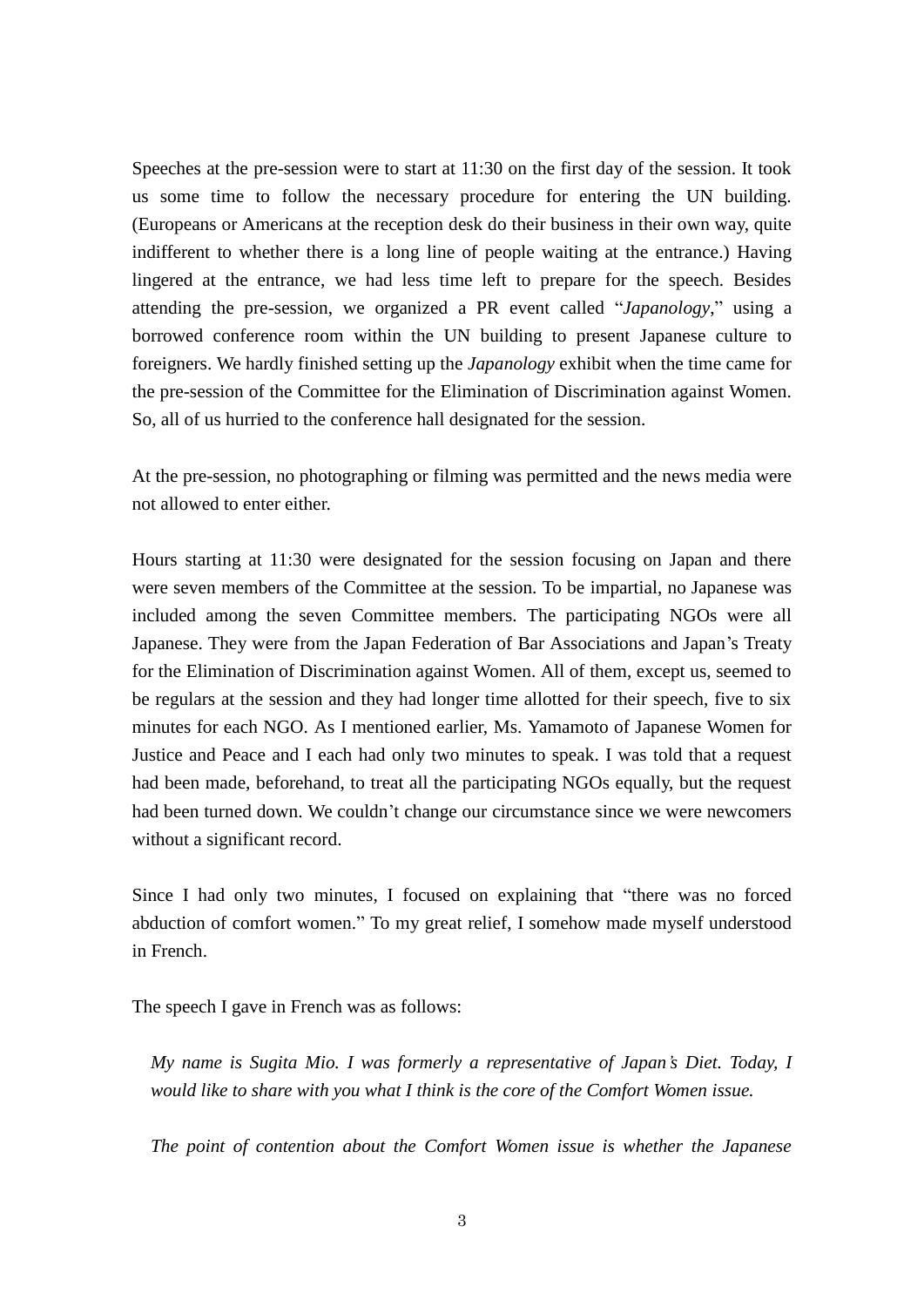*Imperial Army forcibly took women to warfront comfort stations.*

*I can definitely state that no historical evidence can be found anywhere in Japan that supports the notion that "the Japanese Imperial Army forcibly mobilized women and made them sex slaves," as is now popularly believed overseas.*

*The claim that "women were forcibly driven out of their homes and taken away" was based on a story fabricated by a Japanese writer named Yoshida Seiji.* 

*A leading Japanese newspaper, the Asahi Shimbun, which is also well known throughout the world, repeated this false story for as long as thirty-two years as a true historical fact.*

*However, on August 5, 2014, the Asahi Shimbun, after checking their reporting related to the comfort women, acknowledged that Yoshida's testimony was merely a lie, and went on to report their finding as special featured articles.* 

*Nonetheless, at present, it is widely believed worldwide that Japan once used women as "sex slaves", which is held up as an atrocious crime equal to that of the Holocaust, committed by the German Nazis.* 

*I loudly proclaim that this accusation is totally groundless and untrue.*

After my speech, one of the Committee members said to us, "I heard for the first time a view quite opposite to what the world-wide media have told us so far. I wonder if what you just said is true. I like to know the evidential grounds."

Clearly, the Committee member was perplexed. They have been told for decades that "Japan committed atrocious crimes against comfort women" by Japanese NGOs, and now we have given them a view that is 180-degrees. The very question raised by one Committee member led to the question to be presented to the Japanese government.

#### **Ms. Yamamoto Yumiko's speech**

Ms. Yamamoto gave a two-minute speech in English. Her speech was:

*I am very honored to speak to you today about what many Japanese women think*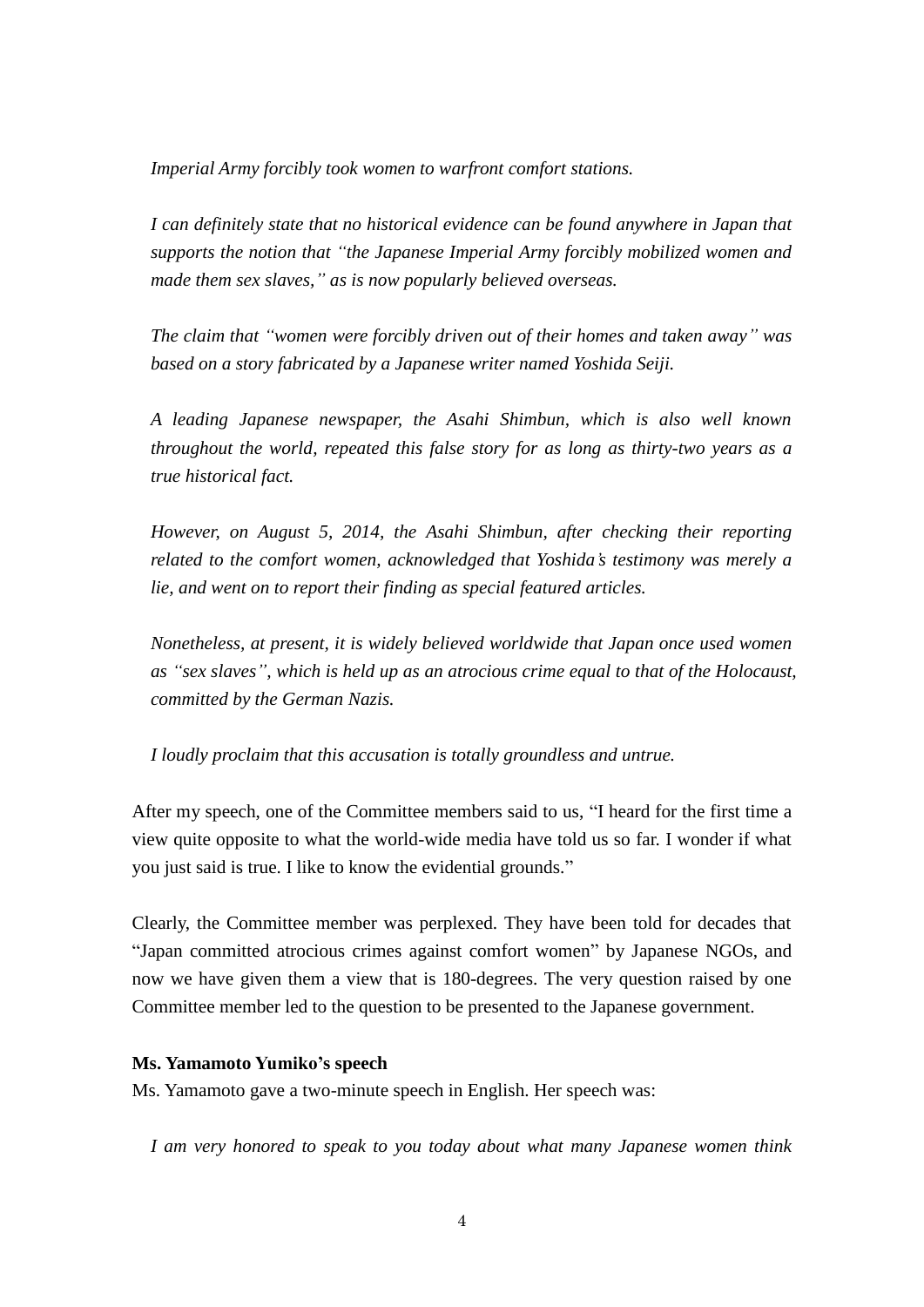*about the current controversies regarding Comfort Women.* 

*Japan's war-related claims and reparations have been fully settled by laws and international agreements, yet many Human Rights Committees demand compensations and apologies from Japan.*

*This triggers political campaigns to dishonor Japan and causes human rights violations against Japanese.* 

*For example, in the U.S., there are comfort woman statues and monuments, engraved with words stating that "comfort women were 200,000 women and girls abducted and forced into sexual slavery by the Japanese Imperial Army."*

*These places became focal points for anti-Japan demonstrations, which lead to the bullying of Japanese children, and community harmony and peace have been disrupted.* 

*There are more plans to plant statues in the U.S., Canada, and Australia despite the fact that Japanese residents strongly protest such plans.* 

*The comfort women issue is now used, not to promote women's human rights, but as a political campaign to condemn the Japanese nation in foreign countries.* 

*There are serious, real violations of human rights, such as human trafficking of young girls, forced prostitution in poverty, and sexual slavery by terrorists.* 

*We, Japanese women, would like you to look at the comfort women issue based on ALL the verified facts so that we can move on to concentrate our efforts to solve current violations of women's human rights.* 

*Thank you.* 

#### **Public views in Europe are similar to those in the U.S.**

On the afternoon of the first day, Mr. Tony Marano and a university student named Ms. Mizuta Yasumi spoke during our event called "*Japanology*". Ms. Mizuta's speech attracted much attention on the Internet and I was very much moved when she said, "Let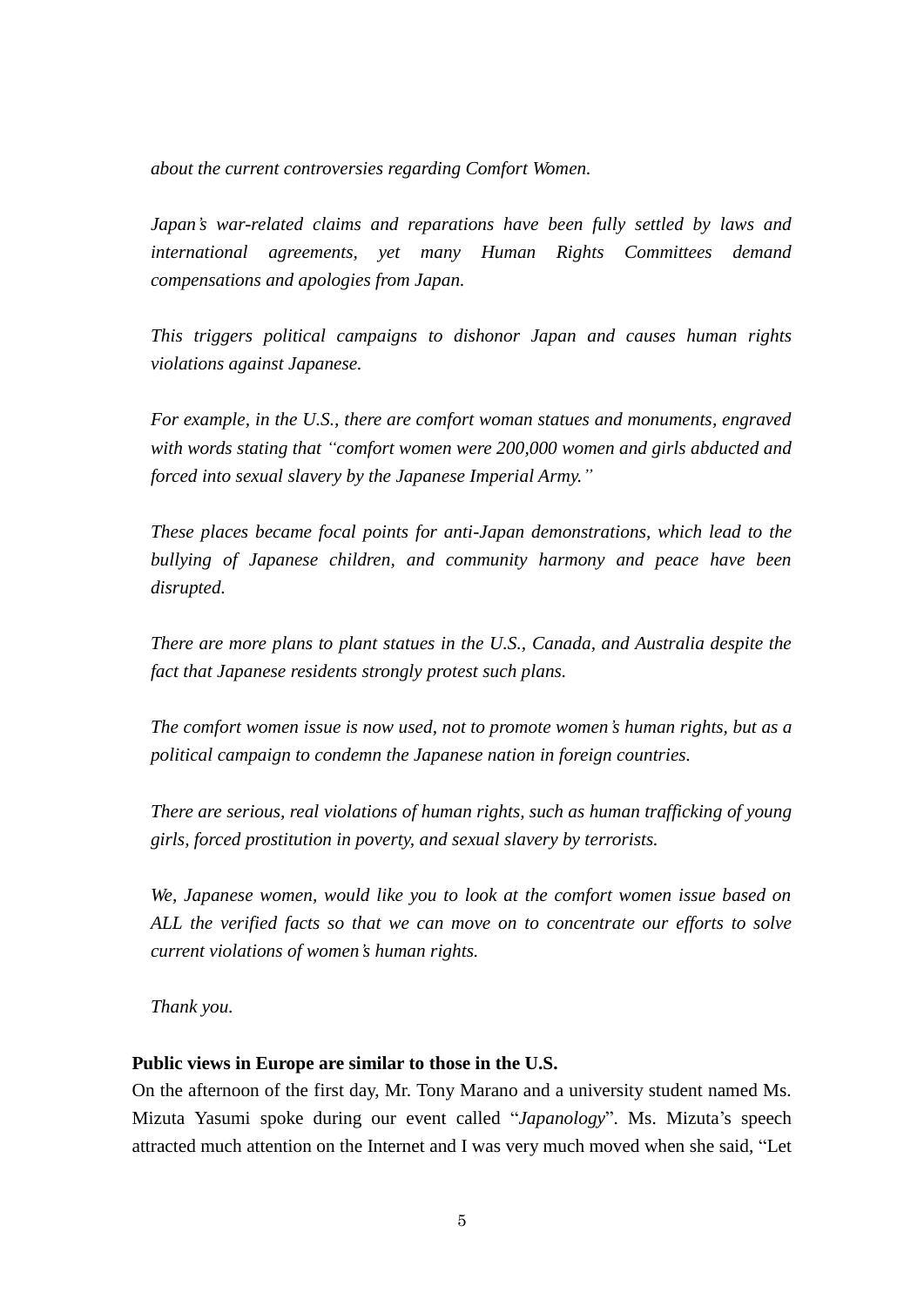us be proud of our Japanese origin." It was a wonderful message representing what many Japanese youths feel.

After the busy first day at the UN was over, at seven in the evening, we had preliminaries for the conference scheduled for the next day at another hotel (the Franton Hotel) in the city. For this conference, Ms. Arimura Sakura had put an announcement of the event in newspapers in Geneva (nearly ten of them), inviting citizens to join us. With hungry stomachs and sleepy eyes, we continued our preliminaries until ten at night.

After much hard work, we went to a restaurant famous for its Swiss cheese fondue, joining our group which had already started dinner. The cheese fondue was delicious.

On July 28, the next day, we met at eight in the morning and went to UN headquarters together. In the conference room for the "*Japanology*" event, all of us participated in a panel discussion in the morning. Even during the event, we were busy going through the speeches for the evening conference and while eating lunch, I was busy brushing up my English. Hardly anytime to relax, alas!

In the afternoon session of the *Japanology* event, I gave a ten-minute speech in English. As I had plenty time to speak, I explained the three lies which Koreans claim as true, 1) twenty-thousand young girls 2) were forcibly abducted by the Japanese Imperial Army and 3) were made sex slaves, and also the process by which the Kono Statement came to be. Among the audience were Chinese media people, but there was a small audience. I could speak in a relaxed manner, thinking it was a kind of rehearsal for the evening event.

The evening conference went quite well. Ms. Arimura Sakura served as moderator and the speakers were Mr. Tony Marano, Mr. Fukiki Shunichi, Ms. Yamamoto Yumiko and I. It was regrettable that there were only a small number of participants. Still, it was larger than last year's.

My English speech left much to be desired and I simply hated myself for the miserable result. In spite of my self-criticism, the audience raised an important question: "When there are so many comfort women statues in the U.S., why is it that the Japanese government keeps reticent about this?"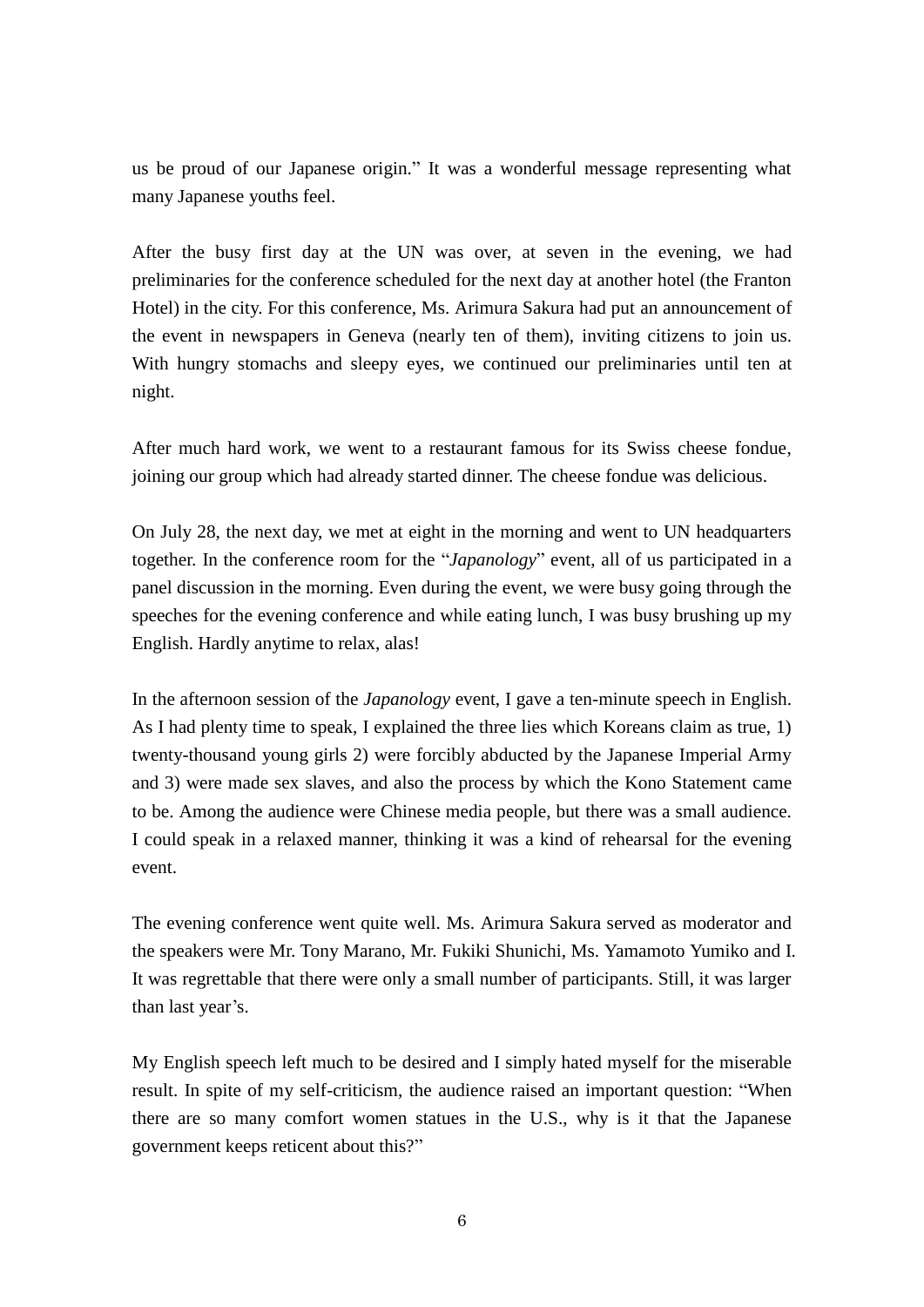To the question, I answered, "That is because the Japanese government sticks to the policy that they don't make historical matters political issues." This was the same answer that the Japanese Foreign Ministry gave to me, when I asked the same question during a Diet session. I could not help but feel ashamed for my answer.

I asked Ms. Arimura how and why claims made by China and South Korea are favorably accepted in Europe.

Ms. Arimura's answer was: "Public views in Europe are similar to those in the U.S. Major American newspapers report only Chinese and Korean assertions. That is the reason. Many Europeans read *The New York Times* and *The Washington Post* and they believe what they read is true without realizing that it all comes from what Chinese and Koreans say." Here, it is very clear that we, Japanese, are total losers when it comes to psychological warfare.

At our conference were a reporter from the *Sankei Shimbun* London office, who covered our UN speeches, and the *Yomiuri Shimbun* chief of the Geneva office. Only the *Sankei Shimbun* reported our activities in Geneva.

After it was all over, we had dinner together. Beer was served in tower-like glasses. Alas, Swiss beer was not as cool and nice as we would have liked.

### **Listening to a** *Manyoshu* **lecture in Geneva**

Finally, the last day of our UN mission arrived. In the morning, I participated in a panel discussion about the Comfort Women issue, just as I did on the previous day.

In the afternoon, I listened with much interest to a *Manyoshu* lecture entitled *Ancient Japanese Women's Social Participation and their Intellectual Assets.*

The UN has a Committee for the Elimination of Discrimination against Women. In Europe and America, it is still generally believed that ever since ancient times, Japan has been a country where men are respected and women, with very low social status, are despised.

In fact, quite the contrary--in Japan since archaic times, women have held high social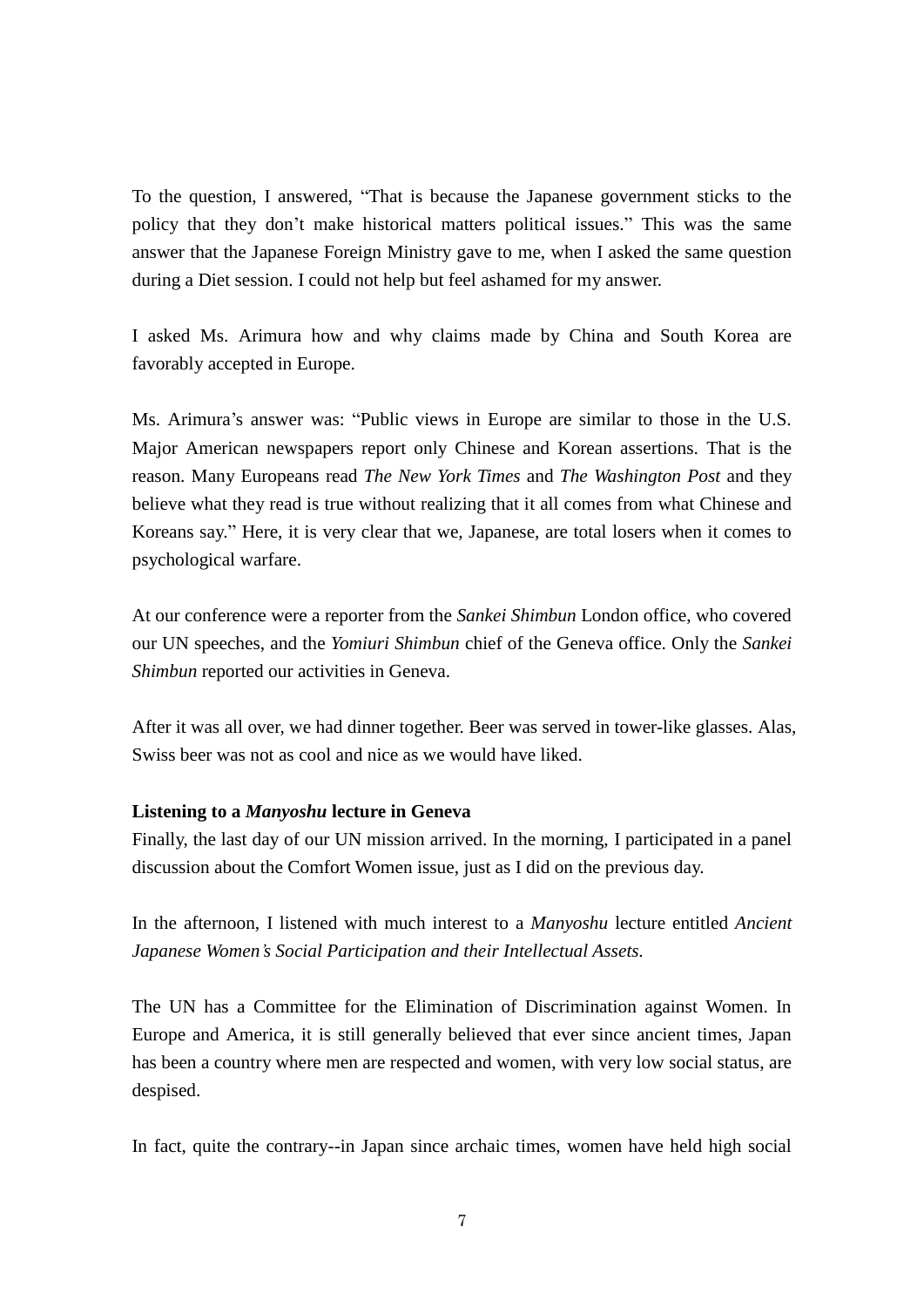status and prestige, and played a very important part in politics, culture and everyday life. For example, Murasaki Shikibu and Sei Shonagon are the world's most ancient female authors. *Manyoshu (Collection of the Ten Thousand Leaves)* was compiled as early as the eighth century and contains many poems crafted by women. Such a country can be found nowhere else in the world.

Incidentally, my name, Mio, (literally meaning "water route") is taken from *Manyoshu*. I felt a special bond, listening to this *Manyoshu* lecture.

After events were over as scheduled, we put the room back in order and went out to an Italian restaurant near the hotel to celebrate together. After the party, Mr. Okano, Ms. Yamamoto, Mr. Fujiki, Mr. Fujii and Mr. Marano left Geneva for UNESCO in Paris.

On July 30, having finished all of our scheduled work, the rest of us went home to Japan.

### **Running about, explaining to the government and the Foreign Ministry**

On July 30, the same day we returned to Japan, the Committee for Elimination of Discrimination against Women quickly summarized the pre-session and presented the "List of Issues" to the Japanese government. This time, the List contained a new question which had never been asked before:

The Committee has been informed that "there was no evidence to prove the alleged forced abduction of comfort women" through an official statement submitted during the latest pre-session of the Committee. Regarding this, explain [the Japanese government's] view.

Clearly, the speeches we gave at the pre-session affected the "List of Issues". To the question raised, the Japanese government needs to submit their response to the main session, to be held in February 2016.

If the Japanese government states that "there was no evidence to prove the forced abduction of comfort women," the misconceived comfort women will no longer be a controversial issue.

The first Abe Cabinet decided that "there was no evidence to indicate the forced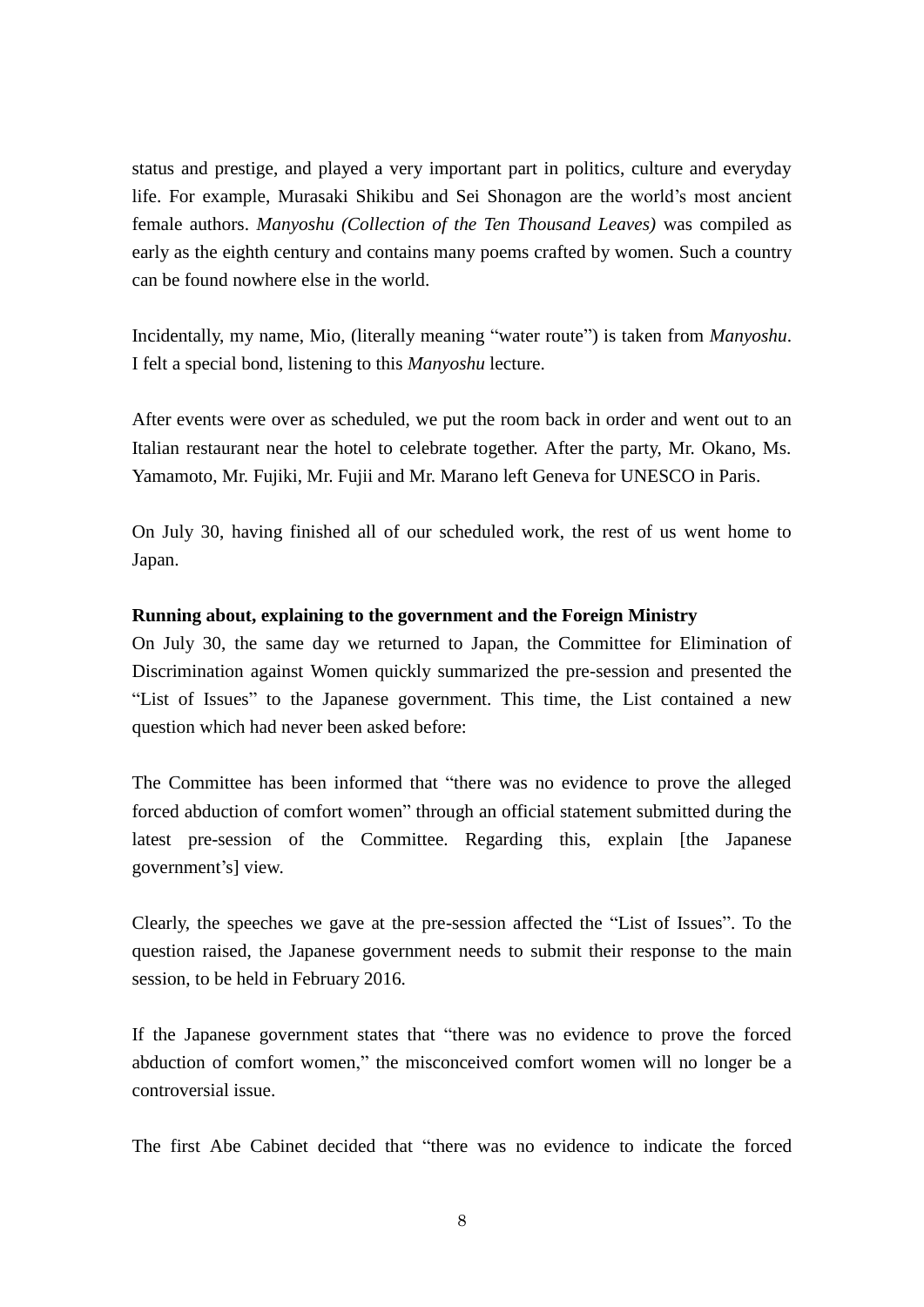abduction of comfort women." Furthermore, Prime Minister Abe said in his statement commemorating the  $70<sup>th</sup>$  anniversary of the end of the War, "We must not leave a legacy of continuously apologizing for the past to our children, grandchildren and children of the ensuing generations."

However, the Japanese government keeps saying the following in their reports to the Committee:

- 1) On all occasions, the Japanese government has expressed its heart-felt apology and regret toward former comfort women.
- 2) Asian Women's Fund (AWF) was established and compensation of two million yen per person is being paid.
- 3) Consecutive Prime Ministers, representing the Japanese government, on their own, wrote letters of apology and introspection and sent the letters directly to former comfort women.

Also, when they prepare the report to be submitted to the UN, they will be subject to surveillance by the surveillance task force of the Gender Equality Council. Hearing of well-informed people conducted by this task force often invites members of NGOs who attended the sessions of the UN Committee on the Elimination of Discrimination against Women.

Considering all these factors, it is not so simple and easy to declare unwaveringly a denial of "forced abduction".

So, we visited important people in the government and explained our speeches at the pre-session of the Committee on the Elimination of Discrimination against Women, recently held in Geneva, and how the "List of Issues" came to be, reflecting our view. Though we had only limited time, we managed to have them understand the UN situation and they promised us to see to it that the government, not the Foreign Ministry, will be fully responsible for making the final observation to be submitted to the UN in response to the "List of Issues".

Then, we went to the Foreign Ministry and met those in charge of the matter, to whom we were introduced through the Prime Minster's official residence. We explained the situation as we had done to the government people. Their response was: "We understand what you are trying to tell us, but we must be open to various views from various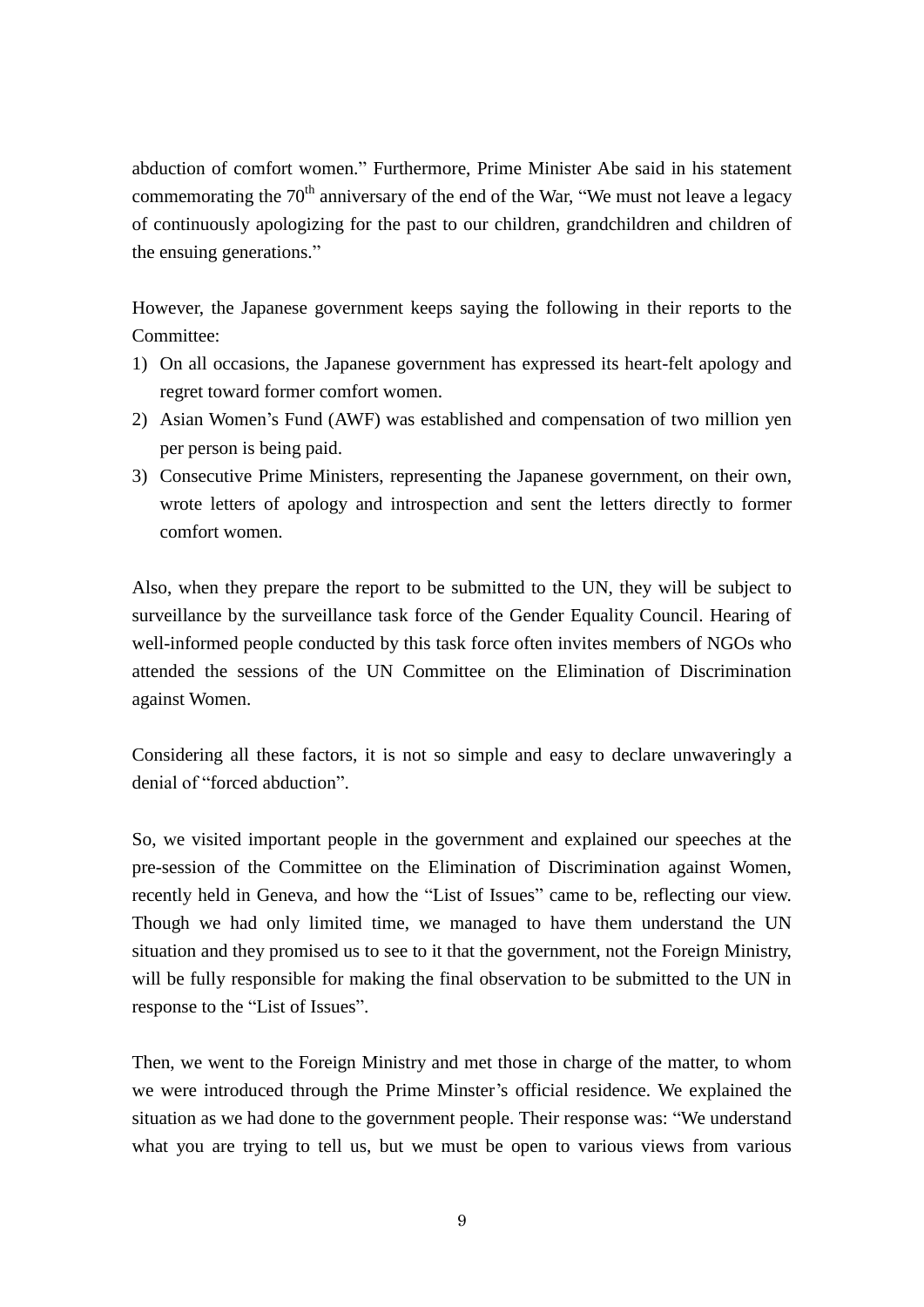sectors." It was the usual bland answer, just as we had anticipated.

#### **Nightmarish struggle at the UN Human Rights Council**

On September 8, a meeting was held in Tokyo to report on our activities at the UN. At the meeting, a group of people who were going to Geneva to proclaim to the world the truth about Okinawa expressed their firm determination to act for the cause, as a counter to Okinawa Prefecture Governor Onaga Takeshi, who was to speak at the United Nations Human Rights Council.

Besides this delegation, it was decided that I was to go to the UN under a different schedule to speak about the comfort women problem. At this point, I was the only one to go to Geneva and speak.

In the meantime, among those who were going to the UN Human Rights Council, a mailing list was made and information was exchanged. However, even when the time for departure neared, we were not informed of any details by the NGO in charge of overall preparation.

Around that time, news arrived that quite possibly the Korean Council for Addressing the Volunteers Corps (*Chong Dae Hyup*), accompanying former comfort women over the age of ninety, planed to travel across Europe for eighteen nights and nineteen days, promoting the comfort women issue and at the end of the month might visit the UN in Geneva. I uploaded this news to the mailing list. Mr. Fujiki, secretariat of Texas Daddy, offered to go with me, acting as a "bouncer."

On September 9, we arrived at Geneva, three hours behind schedule, partly due to airplane troubles. The first thing the next morning, we went to the UN and confirmed under which item I was to speak. I was assigned to the item to discuss human rights problems in Sri Lanka. (By the way, Governor Onaga and our delegation from Okinawa were assigned to the "Minority" item.) The man in charge of the NGO who had secured a seat for me to speak explained: "As Sri Lanka is a poor country, there will not be many speakers who come from Sri Lanka. So, there will be plenty time left and you can use it to speak. It is quite alright if you speak about things different from what you have submitted to the secretariat. You can even mention the comfort women problem."

Hearing him, I felt really dubious, wondering: "Is it really possible to speak about the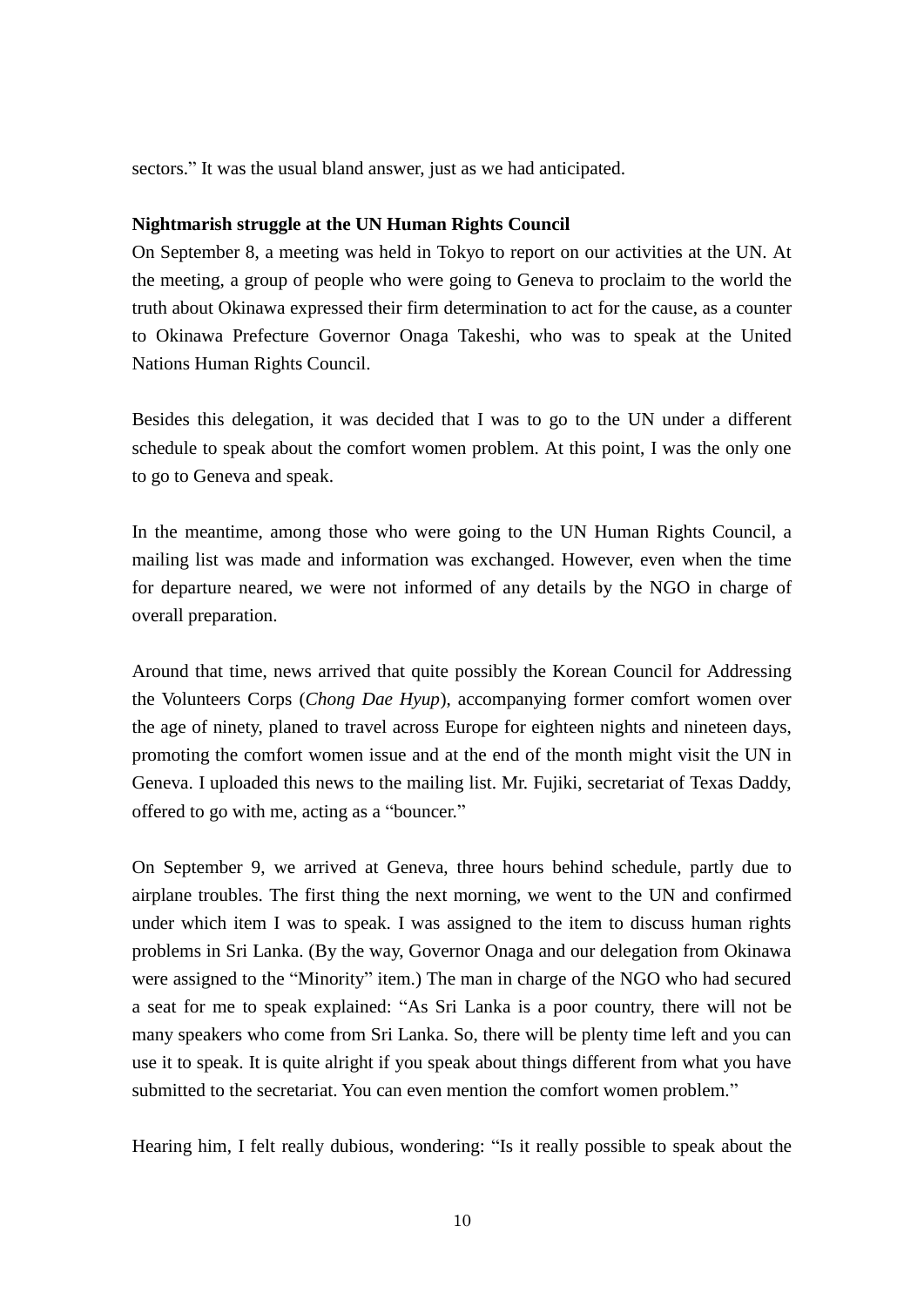comfort women under this item? I don't think it appropriate to speak under Sri Lanka's human rights issue. When I submitted the draft of the speech I had prepared in Japan to the secretariat, just as I had feared, I was told, "You cannot make this speech here."

All was done for! I cannot speak here. For what, then, did I come all the way to Geneva? I was caught by total helplessness.

I contacted supporters in Japan and explained the situation. How was I going to spend the rest of my trip? I was desperate. Then, suddenly, an idea struck me.

"Is Ms. Coomaraswamy, who wrote the *Coomaraswamy Report*, Sri Lankan?"

Based on the verification of the Kono Statement and the *Asahi Shimbun'*s corrected articles, the Japanese government asked Ms. Coomaraswamy to correct her report last year. So far, she has not responded. How about speaking on this issue?

I immediately went back to hotel and wrote a speech in Japanese from scratch. Then, Mr. Fujiki and Ms. Arimura Sakura, a local resident, who helped me a lot previously, translated my speech into English. I had two minutes to speak, just like last time. It took much longer than I thought to make it into a two-minute speech in English. It was after two in the morning that we finally finished writing the speech.

The next morning, I submitted the draft of this speech to the secretariat. "This is fine." Thus, our speech was accepted without a problem.

Now began my struggle with English. Ms. Arimura and Mr. Fujiki gave me very strict, special training. Originally, I was to speak under the Item starting at three on the afternoon of the 30th, but the preceding discussion took longer than scheduled and the time for the speech was carried over to the next morning session at 10:00. That evening, we had a quick supper and spent the rest of the evening practicing the speech.

On the following morning, the names of the speakers were posted in the conference hall. I was the  $53<sup>rd</sup>$  speaker. Until my turn came, I spent my time checking my speech. I was very nervous waiting for my turn.

11:40 A.M. It was my turn at last. The moment I started speaking, I felt the air in the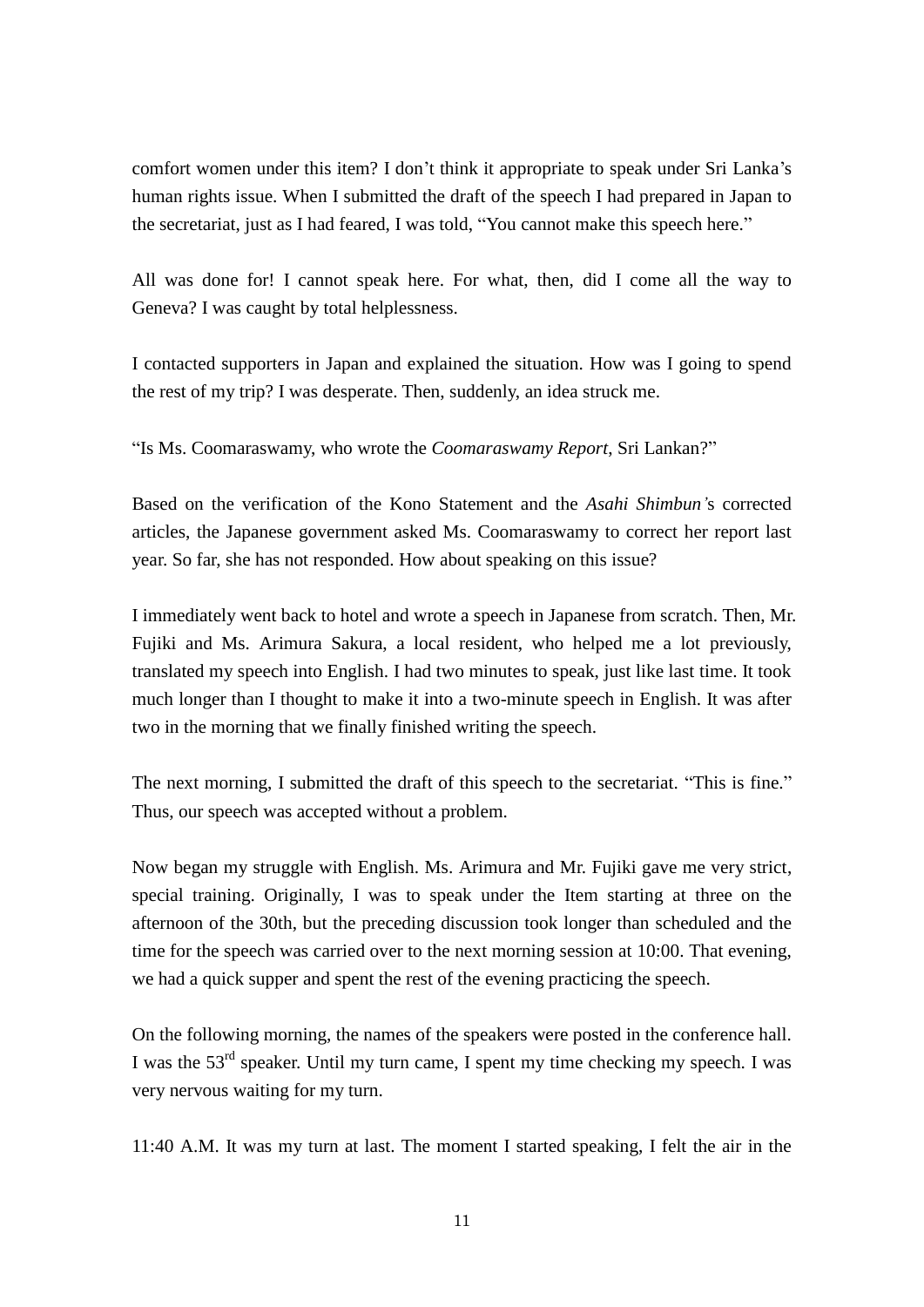hall change a little. There was something uneasy. I don't know what caused that uneasiness. "What, on earth, is she talking about?" "Why is she making such a speech here?" Maybe, this is what the uneasiness meant.

#### **My entire speech**

Here is my speech in full.

*Thank you very much Madam Vice President,*

 *The UN Human Rights Commission Report on Comfort Women issue, commonly called the "Coomaraswamy Report," declares Comfort Women as "sex slaves".* 

 *The conclusion of this report was based on two sources: first, the testimonies of former Comfort Women; second, the confession of Seiji Yoshida on his involvement in forced mobilization of Korean women.*

 *However, both of these sources have been discredited and disproved.*

 *Several former comfort women confessed to Professor An Byong-jik of Seoul University and Professor Sarah Soh of San Francisco State University that they lied to the Sri Lankan UN Special Rapporteur, Ms. Coomaraswamy.* 

 *Chong Dae Hyup, an organization under North Korean influence, confined these women in a house and trained them to acknowledge that they were abducted by Japanese Army.* 

 *The second source of Ms. Coomaraswamy's conclusion was Mr. Yoshida's book, "My War Crime". Mr. Yoshida admitted that he fabricated his story in an effort to sell more books.* 

 *However, it had been diffused as historical fact by the Asahi Newspaper for 32 years. However, Asahi admitted last August that its articles were false, retracted them and published an official apology.* 

 *The Japanese government has adopted a Cabinet decision affirming "no evidence of forcible mobilization of Comfort Women was found."*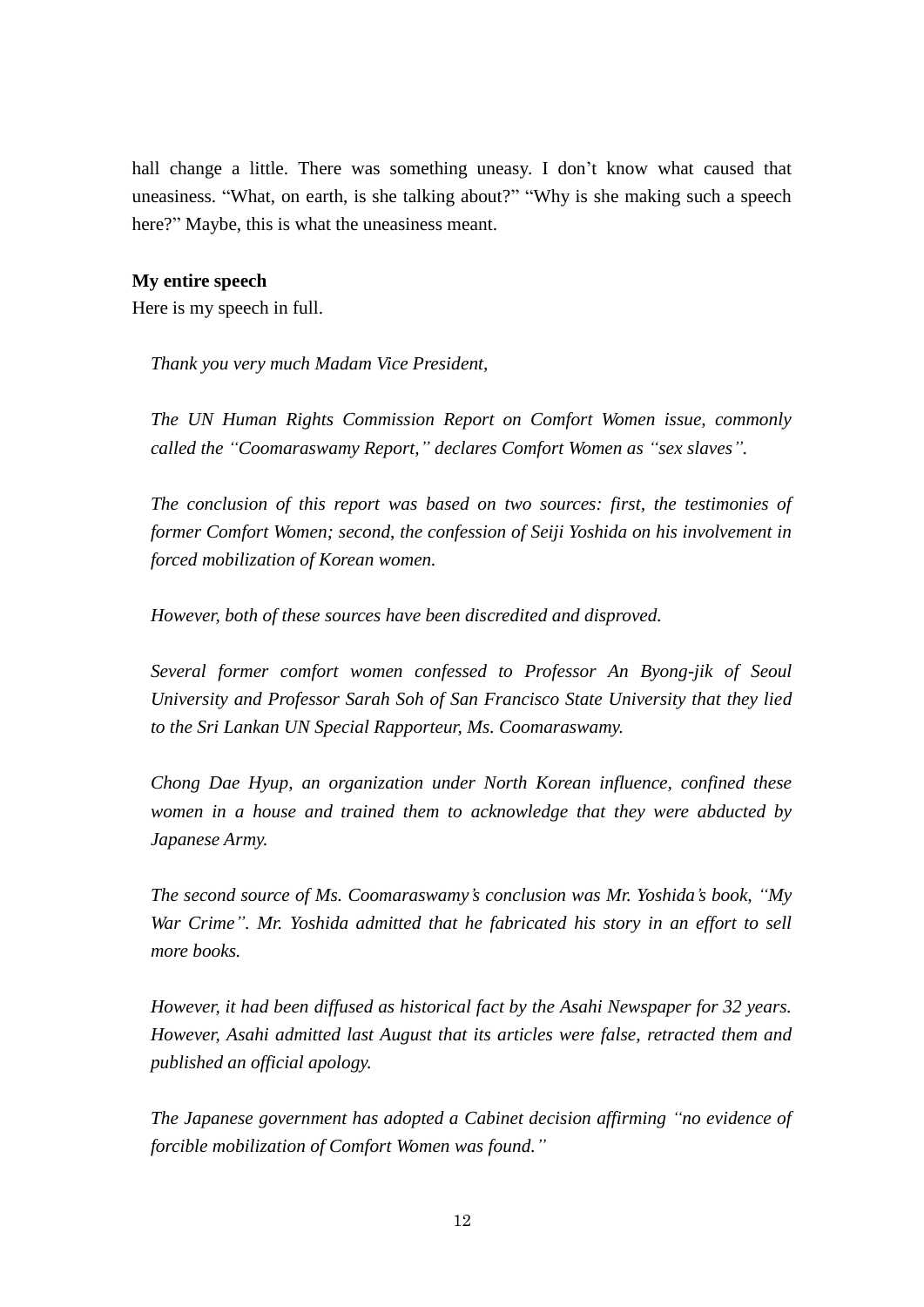*Moreover, the US Army Report No. 49 issued in 1944 clearly stated that "Comfort Women were well paid prostitutes" indicating they were not "sex slaves" deprived of freedom.* 

 *Based on the UN report, Koreans and Chinese have been placing Comfort Women statues and monument in several nations.* 

 *In those cities, many incidences of bullying of Japanese children have been reported. Such human rights violation should not be overlooked.* 

 *We would like you to withdraw the "Coomaraswamy Report," then consider the human rights of those who have been victimized by this political propaganda campaign.* 

 *Madam Vice President, we urge the United Nations and Sri Lankan government to conduct a further investigation based on documented historical evidence without preconceived bias.* 

 *We are prepared to cooperate with your investigations.* 

 *I thank you very much.* 

#### **Sure percussions and new development**

Having finished my speech, we had coffee at a café in the basement, when a reporter talked to us.

"I heard your speech."

He was a Pakistani reporter, stationed at the UN. He said with a smile, "I don't like China." We talked with him for a while and exchanged our name cards and parted.

Later, he called my office and also e-mailed me. "I want to write an article about your speech and I want you to send me your draft. Also, I want to know more about the Coomaraswamy report." In response, I e-mailed the draft of my speech and the URL about the Coomaraswamy report.